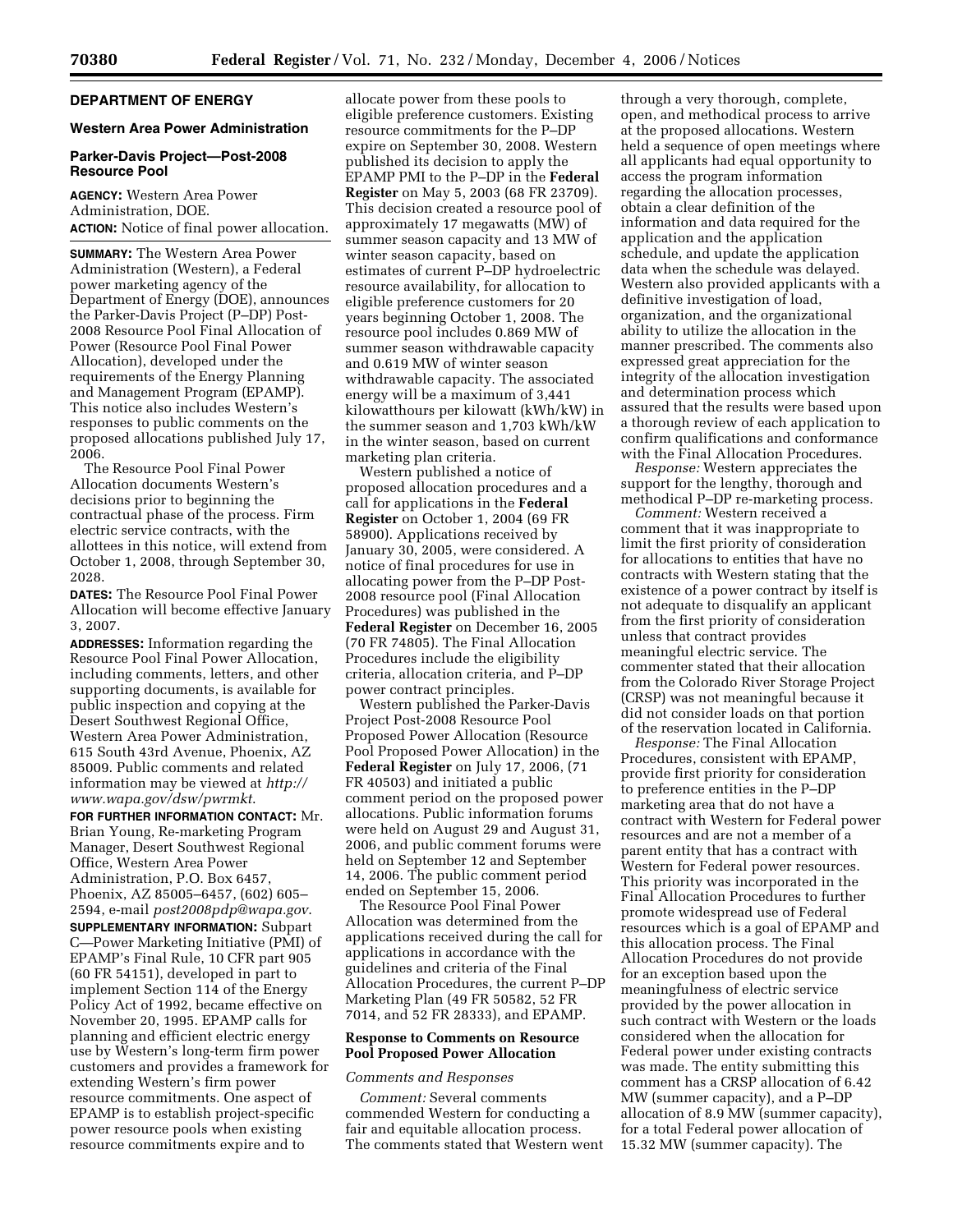existing P–DP allocation of 8.9 MW considered all loads in the P–DP marketing area, which includes that portion of the reservation located in California. Western considers all Federal power allocations to be meaningful, including this entity's existing Federal power allocations of 15.32 MW. Western's proposed power allocations conform to the Final Allocation Procedures by excluding entities from the first priority of consideration for an allocation of power from the resource pool based on their existing contracts with Western for Federal power resources. Comments proposing changes to the eligibility and allocation criteria are outside the scope of this notice. This notice of Final Power Allocation considers comments regarding the Resource Pool Proposed Power Allocation.

*Comment:* A comment was received expressing appreciation for recognition of the statutory obligation to give priority consideration to Indian irrigation pumping load on certain Indian lands adjacent to the Colorado River in the lower basin. The comment stated that the Colorado River Indian Tribe (CRIT) has irrigation pumping load in California and that they now look forward to getting a piece of that power, which Congress and the Supreme Court clearly wanted CRIT to have for the benefit of the tribes, and they look forward to using that power on the California side of the river, which they believe has been neglected in appraisals by Western.

*Response:* The CRIT currently has a P–DP allocation of 8.9 MW (summer capacity) which was based on a consideration of loads in the P–DP marketing area which includes southern California. The CRIT P–DP allocation of 8.9 MW specifically considered and provided capacity for on-reservation irrigation pumping loads, as documented in the Bureau of Indian Affairs for Colorado River Indian Reservation Memorandum of Understanding for Electric Service (Memorandum No. 14–06–300–2627 dated April 1, 1976). CRIT's application data did not identify additional irrigation pumping load in California above that already provided for under their existing P–DP allocation.

*Comment:* Several comments were received providing additional supplemental application information, revising load data previously submitted, or requesting that Western reconsider an allocation based upon potential future loads. Western also received several comments expressing appreciation that the process included ample opportunity to provide information in support of

applications for power, including an extension of the deadline for receipt of applications to January 30, 2005, and the opportunity to provide updated application data by the deadline date of April 1, 2006.

*Response:* Applications, including load information, were required to be submitted by January 30, 2005. In accordance with the Final Allocation Procedures, actual load data submitted no later than April 1, 2006, was considered for calendar year 2003 or the most recent 12 months. In response to a comment that Western should consider future projected load, Western declined to allow consideration of future load projections, but did provide an opportunity for applicants to update actual load data to the most recent 12 months available for submission prior to the April 1, 2006, deadline.

*Comment:* One applicant for power from Western who was determined to not meet the General Eligibility Criteria of attaining electrical utility status requested an explanation of whether the decision to not grant an allocation of power was based upon the fact that their cooperative members are served by investor owned and publicly owned utilities, when the allocation criteria stated that arrangements with third parties for transmission and distribution by April 1, 2008, were acceptable.

*Response:* Third party transmission and/or distribution arrangements are different criteria from electrical utility status. Having a need for third party transmission arrangements does not prevent an entity from satisfying the electrical utility requirements. Applicants, including cooperatives, desiring to purchase power from Western for resale to consumers were required to attain electrical utility status by April 1, 2006, to be eligible for an allocation. Having electrical utility status means the applicant has the responsibility to meet load growth, has a distribution system, and is ready, willing, and able to purchase Federal power from Western on a wholesale basis for resale to retail consumers. This applicant was determined to not be eligible for an allocation because it did not meet these electrical utility status requirements.

Allottees, including those that are electrical utilities, are required to have transmission, displacement, or distribution arrangements in place by April 1, 2008, if such arrangements are needed to take delivery of P–DP power beyond the P–DP point(s) of delivery. Arrangements may be with investor owned utilities or publicly owned utilities for entities that require third

party transmission, displacement, or distribution.

*Comment:* Several comments expressed disappointment at not being selected for an allocation and expressed understanding that there was a limited quantity of power available to distribute among a significant number of applicants. Some of these entities supported the allocations as proposed, while others requested that Western reconsider them for allocations if one of the current successful applicants is unable to receive its proposed allocation.

*Response:* If any of those receiving an allocation are unable to place the power under contract, the power will be offered to existing contractors up to the amount they contributed to the resource pool. Beyond that, any remaining resource pool power will be used as determined by Western.

*Comment:* Several comments expressed appreciation for recognition of the Native American needs in making the allocations and noted the economic benefits that the Tribes will derive from the allocations. The allocations will help further support the Tribes' business plans and will provide employment opportunity to Tribal members.

*Response:* Western appreciates the support for allocations to Native American entities.

*Comment:* Western received several comments regarding the large positive economic impact to rural communities and the potential to finance infrastructure improvements with the electric service cost savings that will be realized as a result of the proposed allocations.

*Response:* Western appreciates the support for widespread use of the P–DP resource including allocations to rural communities.

*Comment:* Western received several comments expressing appreciation for allocations to municipal utilities other than electrical utilities, and noting the positive impact that the allocations will have on municipal utility rates.

*Response:* Western appreciates the support for widespread use of the P–DP resource including allocations to municipal utilities.

*Comment:* Several comments expressed that data provided by applicants in support of their allocation is proprietary and Western should not make the data available to the public.

*Response:* Western does not intend to distribute or make public the proprietary data submitted by applicants in support of their applications for a P–DP power allocation.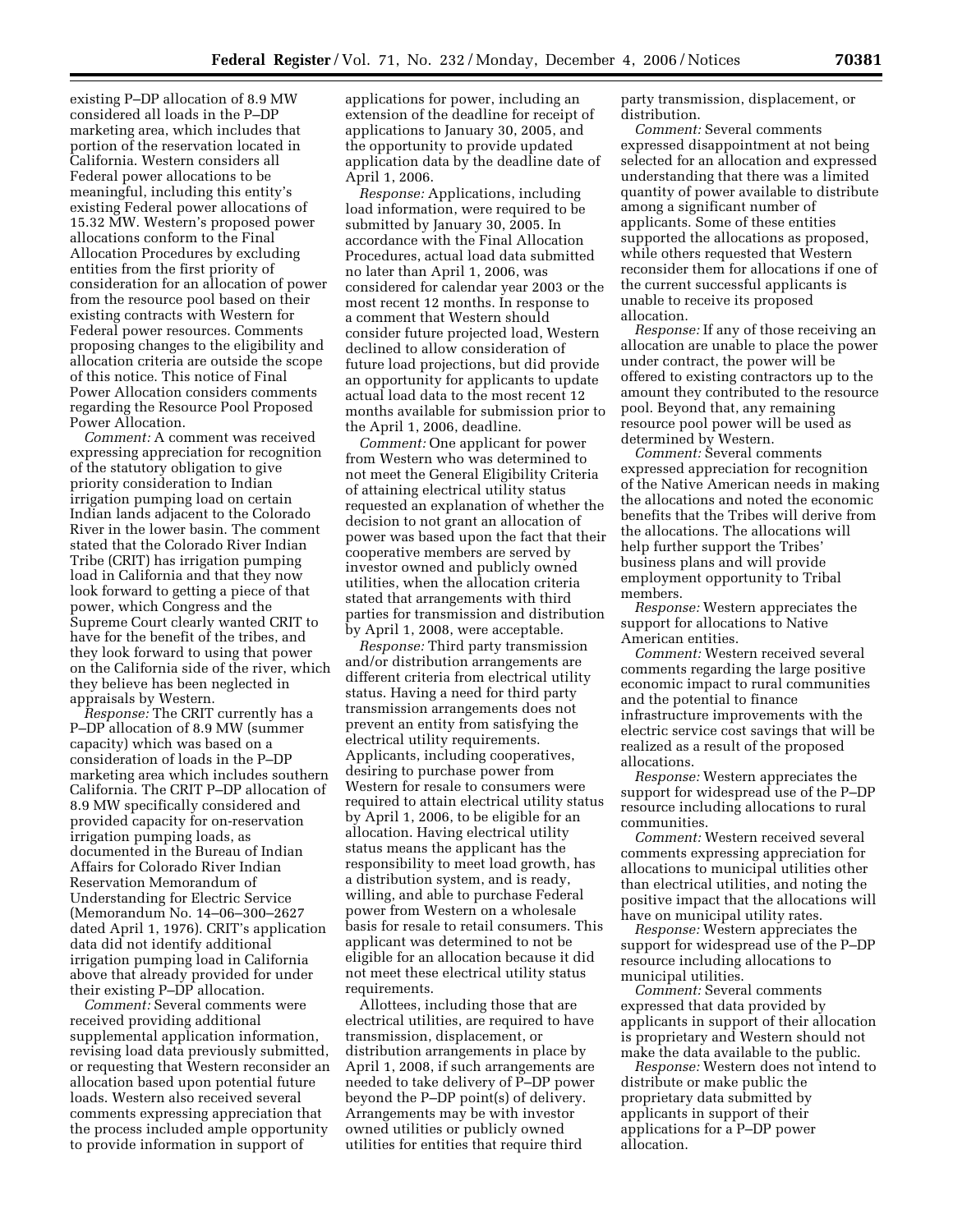*Comment:* The Naval Facilities Engineering Command, Southwest (NAVFAC SW), as the contracting agency for the Navy and Marine Corps bases spread across the Southern California Edison (SCE) and the San Diego Gas & Electric (SDG&E) service territories in California, expressed appreciation for the 2 MW proposed allocation, which will allow for a significant savings to the military and the taxpayers. NAVFAC SW commented that the 2 MW P–DP allocation should be distributed equally among the 11 Marine Corps and Naval facilities that were included in the NAVFAC SW application to more widely disseminate the use of the Federal power allocation.

*Response:* Western agrees that distribution of the NAFVAC SW allocation among all the NAVFAC SW facilities included in the application would further promote the widespread

use of Federal resources. NAVFAC SW, as the sole contracting agent and allotee, may determine the specific distribution among the NAVFAC SW facilities in the P–DP marketing area provided Western is able to schedule power deliveries in 1 MW or greater quantities and Western is able to send a single billing statement to NAVFAC SW. This change is noted in the final allocation table.

*Comment:* Several comments expressed support for the process employed by Western to allocate the Parker-Davis Project resource pool. The procedure set forth in the **Federal Register** on July 17, 2006, (71 FR 40503) to allocate Parker-Davis power was well reasoned, giving consideration for Indian irrigation pumping on certain Indian lands adjacent to the Colorado River in the lower basin, widespread use of the Federal resource, magnitude of the benefits, and load. Because proper

procedures were followed and a logical rationale for the Parker-Davis allocation has been presented, the comments expressed support for the proposed allocations and requested that the allocations should be finalized as proposed.

*Response:* Western appreciates the support for the proposed allocations. The Final Power Allocation of the Parker-Davis Project Resource Pool is presented below.

#### **Final Power Allocation**

The Resource Pool Final Power Allocation is made in accordance with the Final Allocation Procedures. All allocations are subject to the execution of a contract in accordance with the General Contract Principles contained in the Final Allocation Procedures.

The Resource Pool Final Power Allocation is shown in the table below:

#### FINAL ALLOCATION CAPACITY IN MEGAWATTS (MW)

|                                                             | Summer                                                   |                                                  |                                      | Winter                                                   |                                                  |                                           |
|-------------------------------------------------------------|----------------------------------------------------------|--------------------------------------------------|--------------------------------------|----------------------------------------------------------|--------------------------------------------------|-------------------------------------------|
| Allottee                                                    | Non-<br>withdrawable<br><b>FES</b><br>allocation<br>(MW) | Withdrawable<br><b>FES</b><br>allocation<br>(MW) | Total<br>FES allo-<br>cation<br>(MW) | Non-<br>withdrawable<br><b>FES</b><br>allocation<br>(MW) | Withdrawable<br><b>FES</b><br>allocation<br>(MW) | Total<br><b>FES</b><br>allocation<br>(MW) |
|                                                             | 1.000                                                    | 0.000                                            | 1.000                                | 1.000                                                    | 0.000                                            | 1.000                                     |
|                                                             | 2.000                                                    | 0.000                                            | 2.000                                | 0.000                                                    | 0.000                                            | 0.000                                     |
|                                                             | 2.000                                                    | 0.000                                            | 2.000                                | 1.000                                                    | 0.000                                            | 1.000                                     |
| Eastern Arizona Preference Pooling Association <sup>2</sup> | 1.000                                                    | 0.000                                            | 1.000                                | 1.000                                                    | 0.000                                            | 1.000                                     |
|                                                             | 1.000                                                    | 0.000                                            | 1.000                                | 1.000                                                    | 0.000                                            | 1.000                                     |
|                                                             | 1.000                                                    | 0.000                                            | 1.000                                | 1.000                                                    | 0.000                                            | 1.000                                     |
| Naval Facilities Engineering Command Southwest <sup>3</sup> | 1.131                                                    | 0.869                                            | 2.000                                | 1.381                                                    | 0.619                                            | 2.000                                     |
| Pechanga Band of Luiseño Mission Indians                    | 1.000                                                    | 0.000                                            | 1.000                                | 1.000                                                    | 0.000                                            | 1.000                                     |
| San Luis Rey River Indian Water Authority <sup>4</sup>      | 2.000                                                    | 0.000                                            | 2.000                                | 1.000                                                    | 0.000                                            | 1.000                                     |
| Town of Marana, AZ Water Department                         | 1.000                                                    | 0.000                                            | 1.000                                | 1.000                                                    | 0.000                                            | 1.000                                     |
|                                                             | 1.000                                                    | 0.000                                            | 1.000                                | 1.000                                                    | 0.000                                            | 1.000                                     |
|                                                             | 1.000                                                    | 0.000                                            | 1.000                                | 1.000                                                    | 0.000                                            | 1.000                                     |
| City of Yuma, AZ Public Works Department                    | 1.000                                                    | 0.000                                            | 1.000                                | 1.000                                                    | 0.000                                            | 1.000                                     |
|                                                             | 16.131                                                   | 0.869                                            | 17.000                               | 12.381                                                   | 0.619                                            | 13.000                                    |

1Addition to existing post-2008 allocation to serve Indian irrigation pumping load of the Fort Mohave Indian Tribe.

2 Allocation to aggregated group consisting of the utility functions of Town of Eagar, AZ, City of St. Johns, AZ, Town of Springerville, AZ & Vil-<br>lage of Reserve, NM. The Town of Pinetop-Lakeside, AZ is excluded from the

lage of Reserve, NM. The Town of Pinetop-Lakeside, AZ is excluded from the allocation.<br>3 Allocation to Naval Facilities Engineering Command Southwest as the contracting agency for California Marine Corps & Naval facilities

cluded in the P–DP marketing area.<br>4Allocation to aggregated group consisting of San Luis Rey River Indian Water Authority, Vista Irrigation District and the City of Escondido, CA Utility Division.

The Resource Pool Final Power Allocation listed in the table above is based on the P–DP marketable resource available at this time. Firm electric service contracts will be offered to the customers listed in the table. The contracts offered will incorporate the general contract principles listed in the Final Allocation Procedures. If the P–DP marketable resource is adjusted in the future, P–DP power allocations may be adjusted accordingly.

#### **Regulatory Procedure Requirements**

## **Regulatory Flexibility Analysis**

The Regulatory Flexibility Act of 1980 (5 U.S.C. 601, *et seq*.) requires Federal agencies to perform a regulatory flexibility analysis if a final rule is likely to have a significant economic impact on a substantial number of small entities and there is a legal requirement to issue a general notice of proposed rulemaking. Western has determined that this action does not require a regulatory flexibility analysis since it is

a rulemaking of particular applicability involving rates or services applicable to public property.

# **Environmental Compliance**

Western completed an environmental impact statement on EPAMP, under the National Environmental Policy Act of 1969 (NEPA). The Record of Decision was published in the **Federal Register**  on October 12, 1995 (60 FR 53181). Western's NEPA review assured all environmental effects related to these actions have been analyzed.